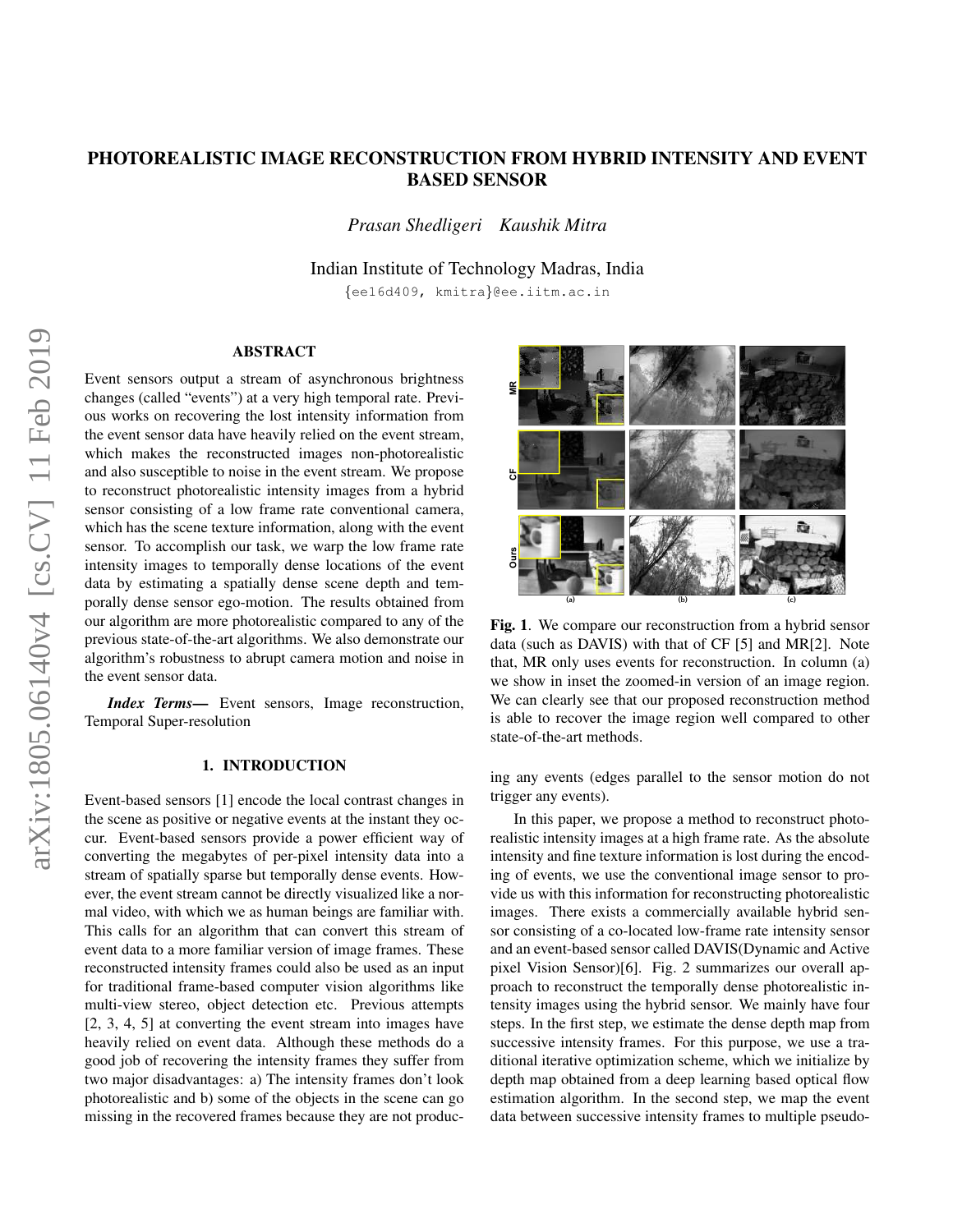intensity frames using [2]. Next, we use the pseudo-intensity frames and the dense depth maps obtained from the first step to estimate temporally dense camera ego-motion by direct visual odometry. And finally, in the fourth step, we warp the successive intensity frames to intermediate temporal locations of the pseudo-intensity frames to obtain photo-realistic reconstruction. Recently, [5] have shown that it is possible to fuse temporally dense events with low frame-rate intensity frames to reconstruct intensity frames at a higher frame rate. However, due to lack of any regularization, the intensity frames reconstructed using [5] tend to be noisy and blurry. With extensive experiments, we show that our proposed method is able to reconstruct photorealistic intensity images at a high frame rate and is also robust to noisy events in the event stream. To summarize, we make the following contributions:

- We propose a pipeline using a hybrid event and low frame rate intensity sensor which can reconstruct *temporally dense photorealistic intensity images*. This would be difficult to obtain with only either the conventional image sensor or the event sensor.
- We use the event sensor for estimating temporally dense sensor ego-motion and the low-frame rate intensity images for obtaining spatially dense depth map.
- We demonstrate high quality temporally dense photorealistic reconstructions using the proposed method on real data captured from DAVIS.
- We also demonstrate our algorithm's robustness to abrupt camera motion and noisy events in the event sensor data.

#### 2. RELATED WORK

Intensity image reconstruction from events: The proposed work is very closely related to other previous works which reconstruct intensity images from events [5, 2, 3, 4]. [2, 3, 4] cannot recover the true intensity information of the scene as they use only the events to estimate the intensity images. Some works like [7, 8] reconstruct intensity images as a byproduct of sensor tracking from event data over 3D scenes but are not able to recover the true intensity information. Recently, [5] demonstrated that event data and the intensity image data can be used in a complementary filter to reconstruct intensity frames at a higher frame rate. Although [5] makes use of the intensity images, the reconstructed images tend to be blurry and are adversely affected by noisy events due to lack of any regularization in their proposed method. The preprint version of this work is also available on arxiv [9].

Visual odometry/SLAM with event sensors: The high temporal data acquisition of event sensors has made it extremely suitable for applications such as tracking which need low latency operation. Very recently, a dataset was also proposed to



Fig. 2. Overview of our approach: The main blocks of our algorithms are a) an iterative depth and camera pose estimation technique for successive intensity frames, b) mapping event data into pseudo-intensity frames using [2], c) direct visual odometry based sensor ego-motion estimation for intermediate event frame locations and d) a warping module for warping intensity images to intermediate locations.

benchmark event based pose estimation, visual odometry, and SLAM algorithms [10]. The dataset contains multiple video sequences captured with DAVIS and sub-millimeter accurate ground truth camera motion acquired using a motion-capture system. Previous works such as [11, 12, 13, 14] estimate egomotion of the sensor directly from the event stream. Visual odometry/ SLAM with event sensors [8, 7, 15] has also been a very popular topic of research. Although we estimate the scene depth and sensor ego-motion to warp intensity frames, visual odometry/SLAM is not the focus of this work.

### 3. PHOTOREALISTIC IMAGE RECONSTRUCTION

We propose to reconstruct photorealistic intensity images using the event stream obtained from an event sensor. The conventional image sensor will compensate for the fine texture and the absolute intensity information which is lost in the event stream. As can be seen from Fig. 2, we have four major steps to reconstruct the temporally dense photorealistic image reconstruction: (a) Estimate dense depth maps  $d_k$  and  $d_{k+1}$ corresponding to the successive intensity frames  $I_k$  and  $I_{k+1}$ and the relative pose  $\xi$  between them (§3.1); (b) Reconstruct pseudo-intensity frames  $E_k^j$  at uniformly spaced temporally dense locations  $j = 1, 2, \dots N$  between every successive intensity frame  $I_k$  and  $I_{k+1}$ ; (c) Estimate temporally dense sensor ego-motion estimates  $\xi_k^j$  and  $\xi_{k+1}^j$  for each intermediate pseudo-intensity frame with respect to the intensity frames  $I_k$ and  $I_{k+1}(\S 3.2)$  and (d)Forward warp the intensity frames  $I_k$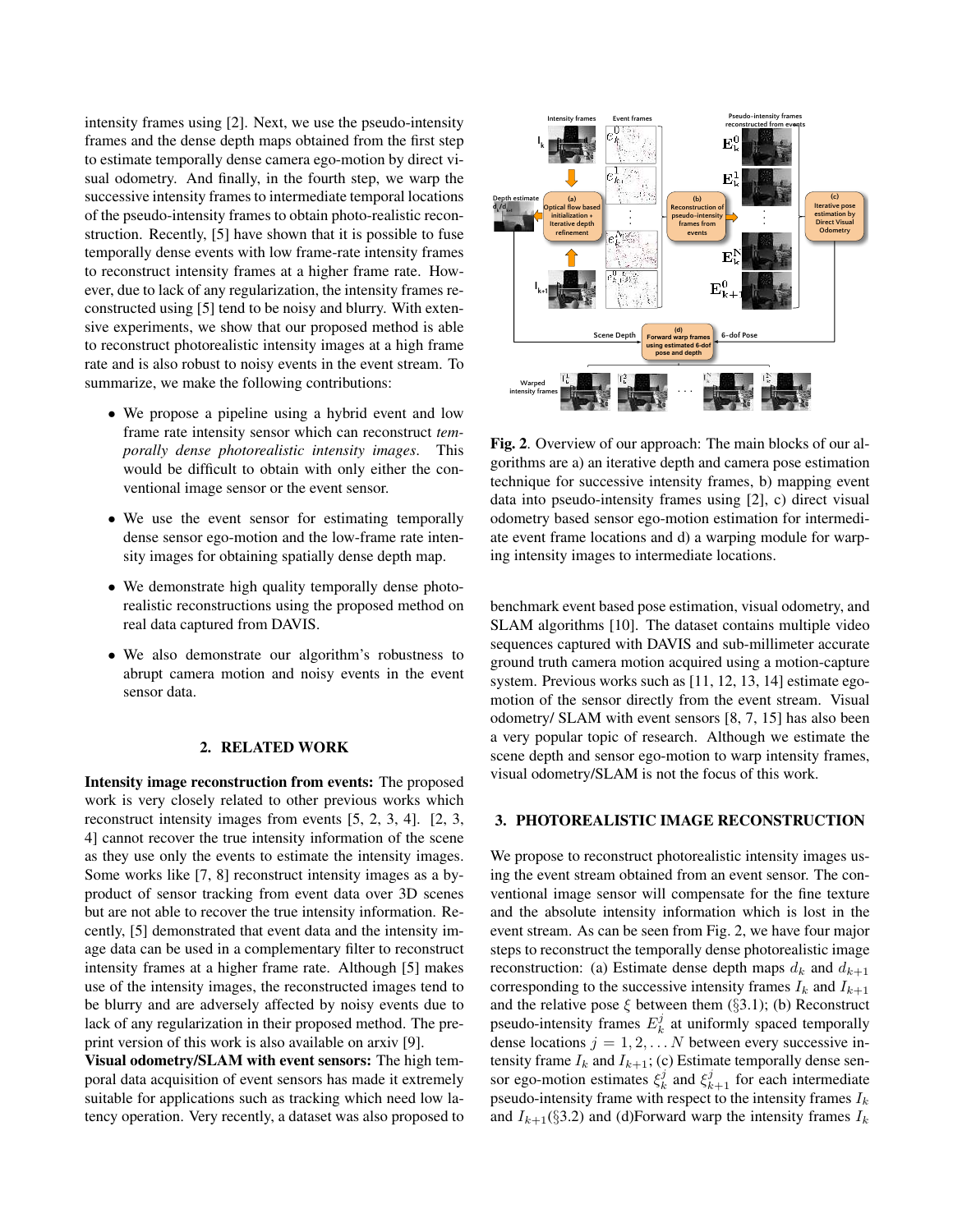and  $I_{k+1}$  to the intermediate location of each of the pseudointensity frames  $E_k^j$  and blend them (§3.3).

# 3.1. Depth estimation from two successive intensity images

One of the important steps in our proposed algorithm is forward warping the intensity images to multiple intermediate temporal locations between successive intensity frames. However, warping can introduce undesired holes in the final reconstructed images at regions of disocclusion. This can be solved by warping both the successive intensity frames,  $I_k$ and  $I_{k+1}$ , to the intermediate locations. This requires us to estimate two dense depth maps  $d_k$  and  $d_{k+1}$  corresponding to the images  $I_k$  and  $I_{k+1}$ , respectively. Fig. 3 shows the overall scheme of estimating dense depth maps from successive intensity frames. We initialize the depth estimates  $d_k$  and  $d_{k+1}$ from optical flow, and the 6-dof camera pose  $\xi$  with zero rotation and translation. Here,  $\xi$  is the 6-dof relative camera pose at  $I_{k+1}$  with respect to  $I_k$ . We warp the intensity image  $I_{k+1}$  to the location of  $I_k$  with the current estimate of  $d_k$  and  $\xi$ , to obtain  $I_k$ . Similarly, we warp  $I_k$  to the location of  $I_{k+1}$ to obtain  $I_{k+1}$ . We define the photometric reconstruction loss  $\mathcal{L}_{ph}$  as,

$$
\mathcal{L}_{ph}(d_k, d_{k+1}, \xi) = ||(\hat{I}_k - I_k)||_1 + ||(\hat{I}_{k+1} - I_{k+1})||_1 \quad (1)
$$

By minimizing the above reconstruction loss,  $\mathcal{L}_{ph}$ , it is possible to estimate the depth maps  $d_k$  and  $d_{k+1}$  and 6-dof relative pose  $\xi$ . We also enforce an edge aware laplacian smoothness prior on the estimated depth maps  $d_k$  and  $d_{k+1}$ , by taking inspiration from [16]. We define the smoothness loss  $\mathcal{L}_{sm}$  as,

$$
\mathcal{L}_{sm}(d) = \sum ||\nabla_x d||e^{-\beta||\nabla_x I||} + ||\nabla_y d||e^{-\beta||\nabla_y I||} \tag{2}
$$

where  $I$  is the intensity image,  $d$  is the corresponding dense depth map and  $\nabla_x$  and  $\nabla_y$  are the x and y-gradient operators, respectively. Overall, we estimate the dense depth estimate  $d_k, d_{k+1}$  and the relative pose  $\xi$  by,

$$
\xi, d_k, d_{k+1} = \underset{\xi, d_k, d_{k+1}}{\arg \min} \mathcal{L}_{ph}(d_k, d_{k+1}, \xi)
$$

$$
+ \lambda_{sm}(\mathcal{L}_{sm}(d_k) + \mathcal{L}_{sm}(d_{k+1})) \quad (3)
$$

Eq. (3) is a non-convex optimization problem and hence a good initialization of depth and pose is essential to avoid local minima. Here, we use optical flow between the successive intensity frames obtained from PWC-Net[17] as an initial estimate of the depth. For a static scene, it is possible to estimate the scene depth and the 6-dof camera pose from the optical flow. However, in our experiments, we found that a simple inverse of the optical flow magnitude is good enough to initialize the depth for the optimization iterations in Eq. (3). We initialize pose with zero rotation and translation.



Fig. 3. *Estimating dense depth maps and relative pose of two successive intensity images:* We use the optical flow estimated from PWC-Net [17] to obtain an initial depth estimate and initialize the relative pose to zero rotation and translation. We iteratively minimize the photometric error over the depth maps  $d_k$  and  $d_{k+1}$  and the relative pose  $\xi$ .



Fig. 4. *Estimating relative pose of intermediate pseudointensity images:* We estimate the 6-dof camera pose of  $E_k^j$ w.r.t.  $E_k^0$  and  $E_{k+1}^0$  by iteratively minimizing the photometric error between the warped image  $\hat{E}^j_k$  and the target image  $E^j_k$ . We minimize the photometric error over the relative poses  $\xi_k^j$ and  $\xi_{k+1}^j$  using the known depth estimates  $d_k$  and  $d_{k+1}$ .

#### 3.2. 6-dof relative pose estimation by direct matching

To achieve the goal of photorealistic reconstruction we warp the successive intensity frames captured by the image sensor to the intermediate temporal location of an event frame. For warping, we need to determine the 6-dof camera pose between the temporal locations of the successive intensity frames and that of the intermediate event frames. We reconstruct pseudo-intensity images from events using [2] at the temporal locations of the intermediate event frames as well as the successive intensity frames. As shown in Fig. 4, our goal here is to estimate the relative camera pose between  $E^0_k, E^0_{k+1}$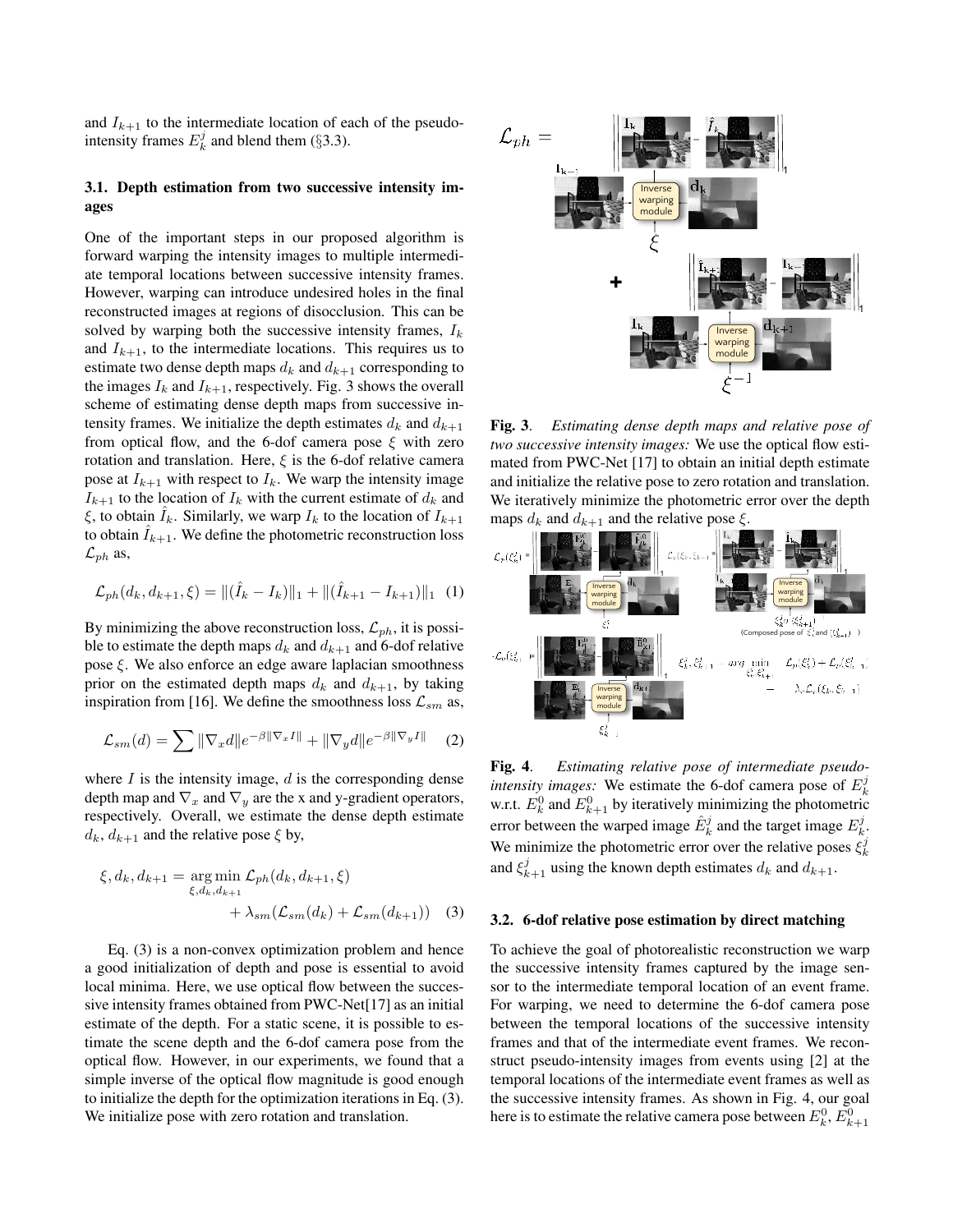and the pseudo-intensity images  $E_k^j$   $(j = 1, 2, \dots N)$ . We use this relative pose, to warp the successive intensity frames to the intermediate locations specified by the event frames  $(E_k^j)$ and hence reconstruct photorealistic intensity images.

Let  $\xi_k^j$  represent the 6-dof camera pose of the intermediate pseudo-intensity image  $E_k^j$  with respect to  $E_k^0$  and  $\xi_{k+1}^j$  be the 6-dof camera pose of  $E_k^j$  with respect to  $E_{k+1}^0$ . We use the current estimate of relative camera pose  $\xi_k^j$  and the known depth estimate  $d_k$  to inverse warp the pseudo-intensity frame  $E_k^j$  to the location of  $E_k^0$  to obtain  $\hat{E}_k^0$ . We similarly inverse warp the pseudo-intensity frame  $E_k^j$  to the location of  $E_{k+1}^0$  to obtain  $\hat{E}_{k+1}^0$  using the current estimate of relative pose  $\xi_{k+1}^j$ and the known depth  $d_{k+1}$ . We define the photometric loss  $\mathcal{L}_p$  as mean absolute error between the warped intensity frame and the ground truth frame.

$$
\mathcal{L}_p(\xi_k^j) = \|E_k^0 - \hat{E}_k^0\|_1 \tag{4}
$$

$$
\mathcal{L}_p(\xi_{k+1}^j) = ||E_{k+1}^0 - \hat{E}_{k+1}^0||_1 \tag{5}
$$

By composing the relative pose estimates,  $\xi_k^j$  and  $(\xi_{k+1}^j)^{-1}$ we obtain the overall pose between  $I_k$  and  $I_{k+1}$ . We use this knowledge to regularize the relative camera pose estimates  $\xi_k^j$ and  $\xi_{k+1}^j$  with  $\mathcal{L}_p(\xi_k^j, \xi_{k+1}^j) = ||I_k - \hat{I}_k||_1$  . Overall,

$$
\xi_k^j, \xi_{k+1}^j = \underset{\xi_k^j, \xi_{k+1}^j}{\arg \min} \mathcal{L}_p(\xi_k^j) + \mathcal{L}_p(\xi_{k+1}^j) + \lambda_r \mathcal{L}_p(\xi_k^j, \xi_{k+1}^j)
$$
\n(6)

where  $\lambda_r$  is the regularization parameter.

#### 3.3. Forward Warping and Blending

At this stage, we have depth maps  $d_k$  and  $d_{k+1}$  corresponding to intensity images  $I_k$  and  $I_{k+1}$  respectively. We do a sourcetarget mapping (forward warping) from two images  $I_k$  and  $I_{k+1}$  using the estimated relative pose  $\xi_k^j$  and  $\xi_{k+1}^j$  to the latent image  $I_k^j$  and alpha-blend them. We splat the intensity values after forward warping to ensure that no holes are generated in the final image.

#### 4. EXPERIMENTS

For all our experiments we use DAVIS [6], which is commercially available and has a conventional image sensor and an event sensor bundled together. Since, we did not have access to DAVIS, we used the recently proposed dataset by [10] and [5] which consists of several video sequences captured using DAVIS. We obtain dense depth maps at the locations of low frame rate intensity frames and temporally dense sensor egomotion using the event sensor data to warp the low frame-rate intensity frames to intermediate camera locations. For estimating depth, we initially enhance the edges of the depth obtained from optical flow estimate using a fast bilateral solver [18]. The output of this bilateral solver is then used as an initialization for the iterative depth refinement scheme. We set  $\beta = 10.0$  in Eq. (2) and  $\lambda_{sm} = 1.0$  in Eq. (3). Using the event stream from each sequence in the dataset we generate pseudo-intensity estimates using the algorithm proposed in [2]. We stack non-overlapping blocks of 2000 events into a frame and generate a corresponding pseudo-intensity frame using [2]. These pseudo-intensity frames are then used for estimating the temporally dense sensor ego-motion. For pose estimation we use  $\lambda_r = 0.01$  in Eq. (6). We use the Adam optimizer [19] to solve Eq. (3) and Eq. (6).

### 4.1. Depth estimation

In Fig. 5 we demonstrate the effectiveness of our proposed method for estimating depth. We use an initial estimate of depth from a deep learning method and iteratively refine it. We empirically found that using PWC-Net [17] to initialize the depth estimate for the iterative optimization scheme gave consistently good results. We also experiment with initializing the depth from [20, 21]. We provide comparisons in supplementary material.

#### 4.2. Photorealistic intensity image reconstruction

In Fig. 1 and Fig. 6 we compare qualitatively the intensity images reconstructed using our proposed method to that proposed in [2, 5]. While MR[2] utilizes only event sensor data, CF[5] uses both event sensor data as well as information from intensity images. For fairness in comparison, we generate intensity images from [2, 5] for every 2000 events in the sequence. In [5], we found that initializing the cutoff frequency to  $6.28 \text{rad/s}$  and updating other parameters dynamically gave the best results.

Reinbacher *et al.* [2] use only event information and are hence unable to recover the true intensity information present in the scene. Scheerlinck *et al.* [5] do not use any kind of spatial regularization and hence the reconstructed images are noisy and blurry even though they have access to the intensity images. We acknowledge that [5, 2] run in real time, while our algorithm takes about two minutes to estimate the dense depth maps and about 40 seconds to render each intermediate frame. With recent advances in stereo depth estimation methods, we expect that in future we can completely eliminate the need for an iterative depth refinement scheme and directly use the output of a state-of-the-art stereo depth estimation algorithm. This will greatly reduce the computation time. It is possible to further reduce the computation time for estimating pose by using the Lucas-Kanade inverse compositional method.

#### 4.3. Robustness to abrupt camera motion

In the case of abrupt motion of the sensor, the intensity images get blurred and the rate at which events are generated becomes high. We start with deblurring the intensity images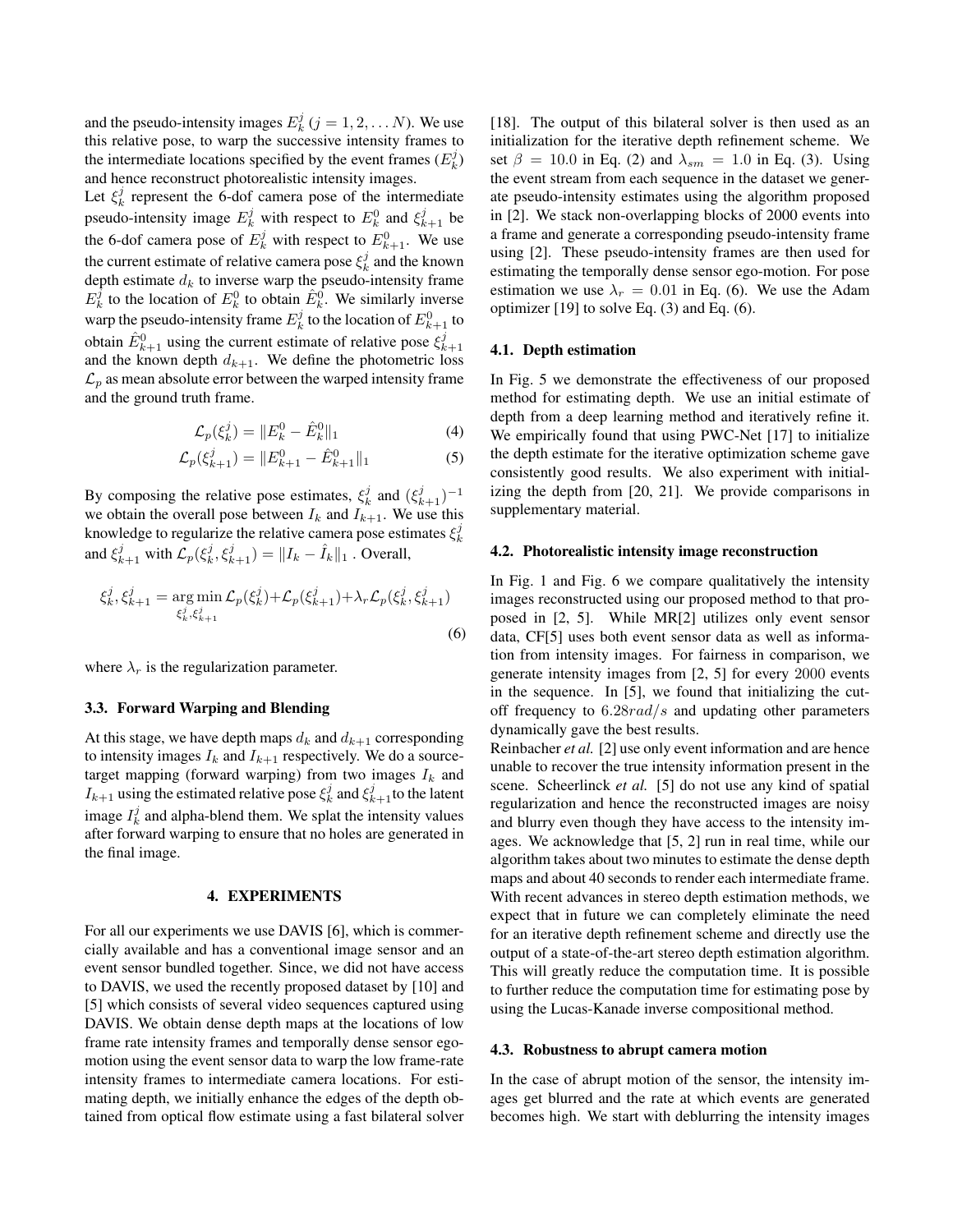using an existing deblurring technique(in our experiments we used [22]). These deblurred images are then used as an input to the reconstruction pipeline. Abrupt motion results in a high



Fig. 5. Estimated depth maps from our proposed method



Fig. 6. Qualitative comparisons of reconstructions. *(If document is opened in Adobe Reader, videos can be viewed by clicking on the images)*. We provide further video comparisons in the supplementary material.



Fig. 7. *Abrupt camera motion:* (a)Top row shows the two successive images blended into one where we can see the abrupt camera motion. The bottom row shows an intermediate event frame affected by noise. (b),(c): Comparing reconstructions obtained from our method to that of CF [5] on the sequence with abrupt camera motion.

event rate and also produces many noisy events. These noisy events affect the reconstructions in [5] as their trust on events increases exponentially with the rise in the event rate. As can be seen in Fig. 7, our method is robust to such abrupt motions as can be seen from the results shown in columns (b) and (c).

# 5. CONCLUSION

We combine the strength of texture-rich low frame rate intensity frames with high temporal rate event data to obtain temporally dense photo-realistic images. We achieve this by warping the low frame rate intensity frames from the conventional image sensor to intermediate locations. With extensive experiments, we have demonstrated that the images reconstructed from our algorithm are photorealistic compared to any of the previous methods. We also show the robustness of our algorithm to abrupt camera motion. Currently, our algorithm assumes a static scene. A future direction for us would be to build a generalized algorithm which can reconstruct photorealistic images for dynamic scenes as well.

## 6. REFERENCES

- [1] Patrick Lichtsteiner, Christoph Posch, and Tobi Delbruck, "A  $128x128$  120 db  $15\mu s$  latency asynchronous temporal contrast vision sensor," *IEEE journal of solidstate circuits*, 2008.
- [2] Christian Reinbacher, Gottfried Graber, and Thomas Pock, "Real-Time Intensity-Image Reconstruction for Event Cameras Using Manifold Regularisation," in *2016 British Machine Vision Conference (BMVC)*, 2016.
- [3] Patrick Bardow, Andrew J Davison, and Stefan Leutenegger, "Simultaneous optical flow and intensity estimation from an event camera," in *Proceedings of the IEEE Conference on Computer Vision and Pattern Recognition*, 2016.
- [4] Souptik Barua, Yoshitaka Miyatani, and Ashok Veeraraghavan, "Direct face detection and video reconstruction from event cameras," in *IEEE Winter Conference on Applications of Computer Vision (WACV)*. IEEE, 2016.
- [5] Cedric Scheerlinck, Nick Barnes, and Robert Mahony, "Continuous-time intensity estimation using event cameras," in *Asian Conf. Comput. Vis. (ACCV)*, December 2018.
- [6] Raphael Berner, Christian Brandli, Minhao Yang, Shih-Chii Liu, and Tobi Delbruck, "A  $240 \times 180$  10mw  $12 \mu s$ latency sparse-output vision sensor for mobile applications," in *Symposium on VLSI Circuits (VLSIC)*, 2013.
- **Below 2 images** and **Framework Framework Framework** [7] Hanme Kim, Stefan Leutenegger, and Andrew J Davi-